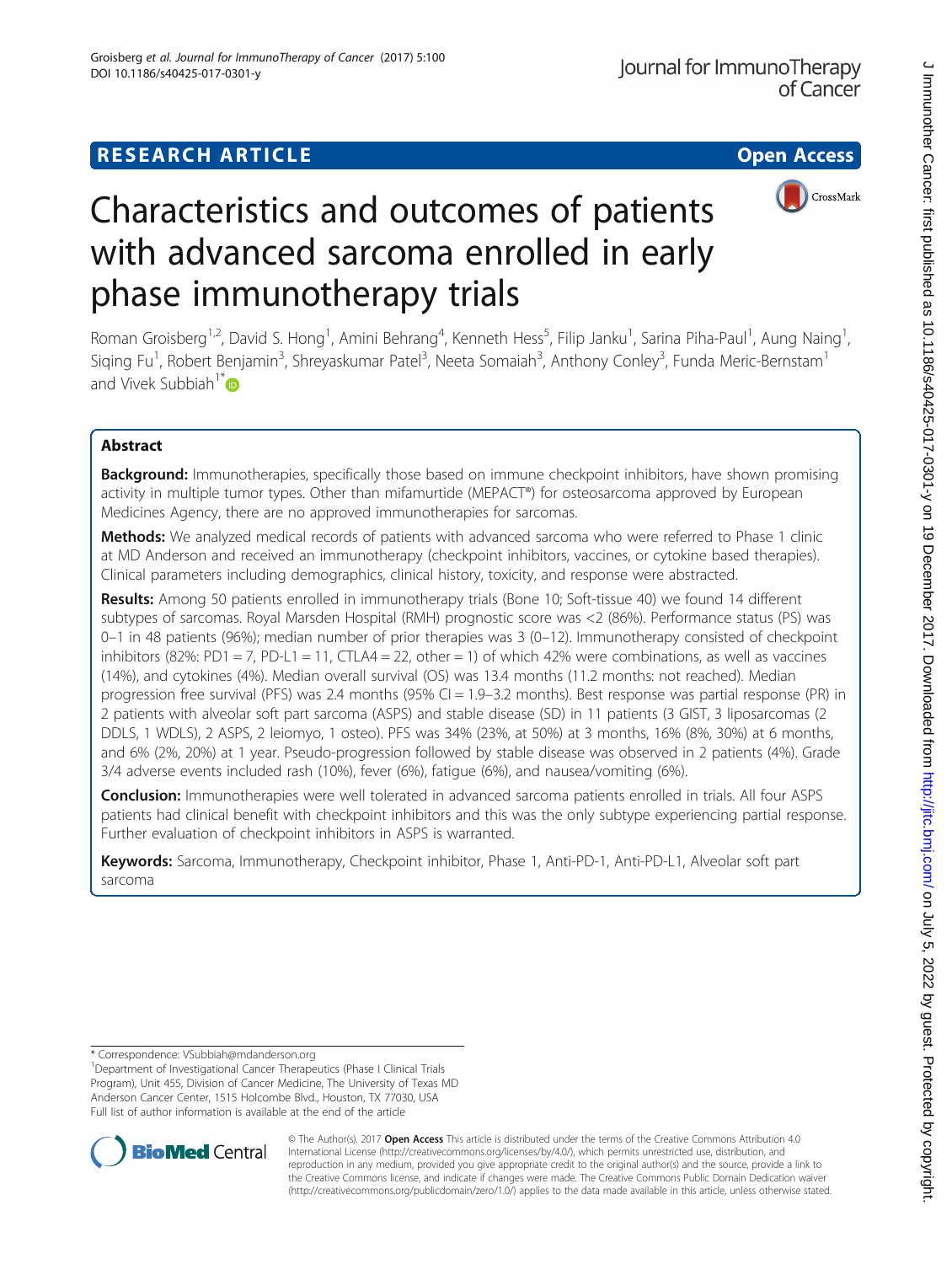# Background

Since the approval of anti-CTLA-4 antibody ipilimumab in 2011 and the anti-PD-1 drugs nivolumab and pembrolizumab in 2015, oncology has experienced a resurgence. Patients, clinicians, and drug companies have a new enthusiasm for immunotherapy not seen since the BATTLE trial elevated targeted therapy and small molecules [[1\]](#page-6-0). In the last year melanoma, lung, head and neck, and bladder cancers have shown clinically significant improvement in response rate, progression free survival, and overall survival with the use of the immune checkpoint inhibitors.

Sarcomas are mesenchymal tumors of soft tissues and bone that are usually fatal when they progress beyond local control. Dating back to 1891, attempts have been made to treat sarcomas with immunotherapy [\[2](#page-6-0)–[5](#page-6-0)]. These attempts were either with highly toxic "Coley's toxins" or less potent vaccine therapies as well as unsuccessful trials with interferons. Interestingly, osteosarcoma was one of the first cancers to get regulatory approval with an immunotherapeutic agent. Mifamurtide (L-MTPPE) is an agent that increased circulating TNFalpha and IL-6. It was approved in Europe for use in combination with adjuvant chemotherapy [\[6](#page-6-0), [7](#page-6-0)]. Alveolar soft part sarcoma has similarly shown response to immunotherapy with interferon, but only at the case report level [\[8](#page-6-0)].

With the advent of modern immune checkpoint inhibitors several trials are ongoing to test the safety and efficacy of immunotherapy in sarcomas. Pre-clinical data suggests that tumor infiltrating lymphocytes (TILs) are an important positive prognostic indicator in multiple soft tissue sarcoma subtypes [\[9](#page-6-0)] including angiosarcoma [[10\]](#page-6-0) and gastrointestinal stromal tumor (GIST) [[11\]](#page-6-0). Especially with GIST, there is preclinical data to suggest that checkpoint blockade enhances activity of imatinib [[12\]](#page-6-0). PD-L1 expression, which is an important biomarker of response to anti-PD-1 therapy for certain malignancies [[13\]](#page-6-0), has been investigated in sarcomas. One study found PD-L1 to be relatively uncommon except in GIST, spindle cell, and radiation associated sarcomas [\[14](#page-6-0)]. Others have shown strong expression of PD-L1 in dedifferentiated chondrosarcoma [[15](#page-6-0)], epithelioid, synovial, Ewing, rhabdomyosarcoma [\[16\]](#page-6-0), and others [[17\]](#page-6-0) including bone and leiomyosarcomas [[18\]](#page-6-0). However, as with other sarcoma studies the numbers were small for each subtype. Unfortunately, an early phase II trial of nivolumab in metastatic uterine leiomyosarcomas failed to show a response [\[19](#page-6-0)]. However, this may be an issue of patient selection as genomic sequencing has shown lynch syndrome associated gene mutations in a subset of these patients [[20\]](#page-7-0). Other phase II studies have shown partial responses to anti-PD-1 directed therapy in some bone and soft tissue sarcomas [[21, 22\]](#page-7-0). The SARC-028 study in particular showed signals of pembrolizumab activity in undifferentiated pleomorphic sarcoma and dedifferentiated liposarcoma. These two sarcoma cohorts are now undergoing expansion to further evaluate activity [[22](#page-7-0)]. The results have been inconsistent across studies and while the overall trend is that immunotherapy doesn't have overwhelming activity in sarcomas as observed with melanoma or non-small cell lung cancer, it is clear that patients with certain sarcoma subtypes may respond and investigators continue to evaluate the use of immunotherapy in specific sarcomas such as alveolar soft part sarcoma [[23](#page-7-0)]. We undertook a retrospective review of our own sarcoma patients treated on phase I trials with various immunotherapy agents. The hope is that with more published data on responses, we can begin to intelligently design prospective immunotherapy trials targeted at a specific sarcoma histology or molecular subtype.

# Methods

We reviewed the charts of 50 sequential patients with metastatic or unresectable advanced sarcoma. Pathology had previously been reviewed and verified by an MD Anderson pathologist with expertise in bone and soft tissue sarcomas. All patients had been referred to Investigational Therapeutics Department at MD Anderson Cancer Center (MDACC) and participated in an immunotherapy clinical trial. Trial choice and enrollment was dependent on availability at clinic visit. Immunotherapy was defined as any drug that primes the immune system against the tumor. Our study allowed checkpoint inhibitors, vaccines, and cytokine therapy. Combinations with other drugs were also included. Patient charts were reviewed for age at enrollment on study, race, sex, tumor histology, LDH, albumin, metastatic sites, performance status, prior therapies, toxicity, number of treatment cycles and response based on imaging. Other data collected included the date patient started an investigational therapy, their best response, and duration of that response. Response Evaluation Criteria in Solid Tumors (RECIST V1.1) as well as irRC (immune related response criteria) were used to assess response. Last known follow-up or date of death were also recorded. Progression free survival was measured from date of first dose to date of documented progression on imaging or onset of symptoms. Subsequent scans after progression were reviewed to ensure pseudo-progression was not missed. Toxicities were graded based on NCI CTCAE v4.0.

MD Anderson institutional review board (IRB) independently reviewed and approved each clinical trial presented in our study. Patients were provided with written informed consent prior to treatment with an investigational therapy. MD Anderson IRB also approved this retrospective review.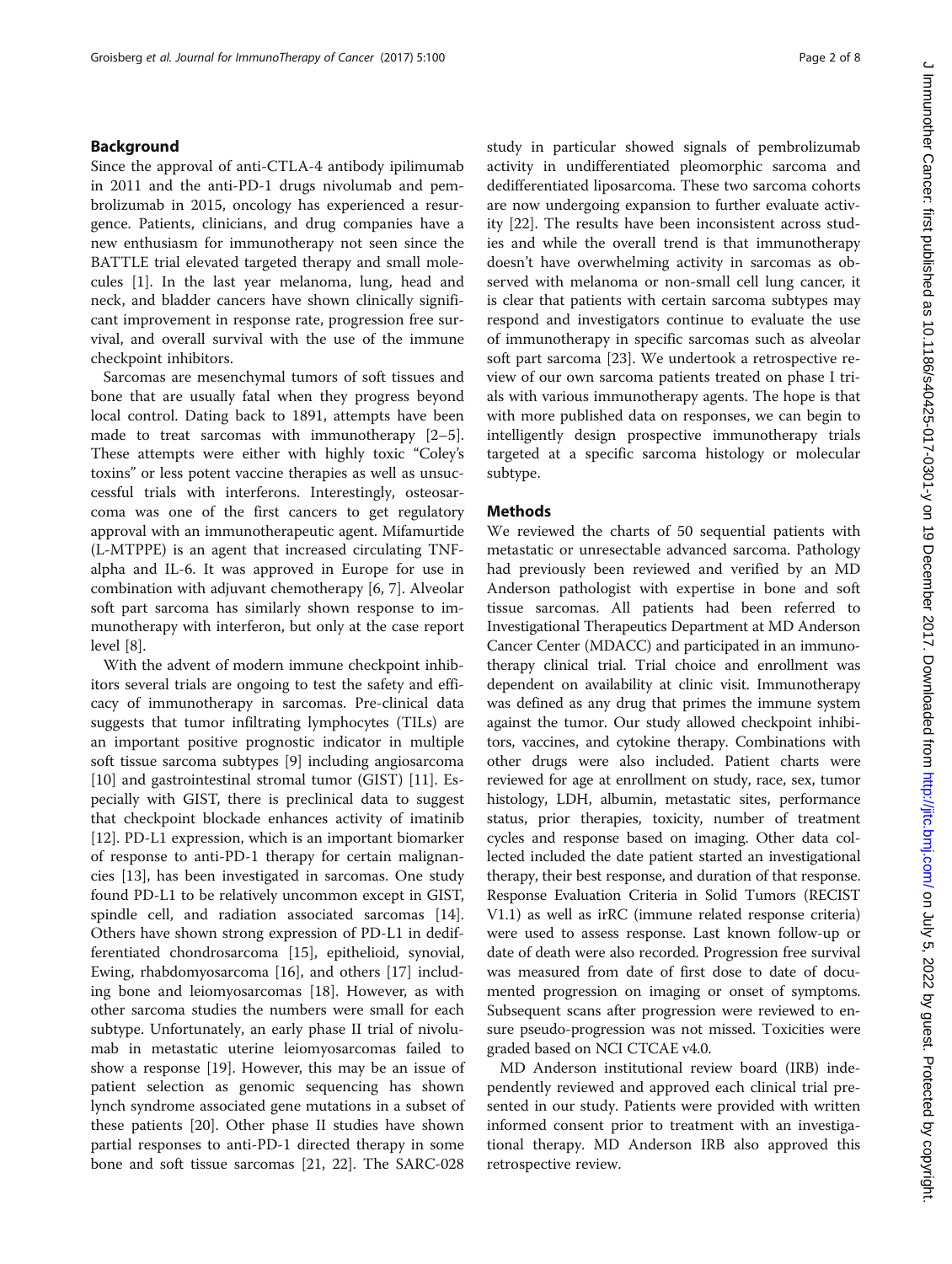# Results

Between September 2012 and May 2016 fifty patients with multiple types of sarcoma were enrolled on immunotherapy trials. The clinical characteristics of patients are shown in Table 1. Male to female ratio was 42 to 58%. Median age was 53.5 years (range 18–84). Most patients had favorable RMH score (less than two 43/50, 86%); the remaining 14% of patients had an RMH score of two. Overall survival based on RMH score trended toward favoring lower scores, (Hazard Ratio = 2.0 (0.9, 4.6) for 1, 2 vs. 0, but was statistically inconclusive). Median OS was 24 months for RMH score 0 and was 12 months for patients with score  $1-2$  ( $P = 0.08$ ). Performance status was also favorable with 48 patients (96%) with an ECOG 0–1. Patients received a median of 3 prior therapies (0–12) and those with two or fewer therapies had improved overall survival compared to those with greater than two prior therapies  $(P = 0.001)$ . (Fig. [1](#page-3-0)).

## Sarcoma subtypes

We found 14 different subtypes of sarcomas with 10 bone sarcomas and 40 soft tissue sarcomas (Table [2\)](#page-3-0).

### Therapy

Checkpoint inhibitor based trials made up of single agents in addition to combinations comprised the majority of trials  $(41/50, 82\%$  (PD1 = 7, PD-L1 = 11, CTLA4 = 22, other = 1). Other therapies included vaccines  $(7/50, 10)$ 14%) and cytokines (2/50, 4%). Ten sarcoma patients were enrolled in a clinical trial with ipilimumab and imatinib. (Table 1) Radiation therapy was used in combination with ipilimumab for five patients.

## Adverse events

Adverse events as graded by Common Terminology Criteria for Adverse Events (CTCAE) Version 4.0 included rash (5/50, 10%), fever (3/50, 6%), fatigue (3/50, 6%), and nausea/vomiting (2/50, 4%). Other toxicities included grade 3 hypothyroidism, grade 3 transaminitis, grade 4 pancreatitis, pituitary hypophysitis, pneumonitis and mucositis.

# Responses

The median overall survival was 13.4 months, 95% CI = (11.2, not reached). Twenty-six patients died after a median 15 months' follow-up. Overall survival was 76% (65%, 90%) at 6 months, 59% (45%, 76%) at 1 year, and 27% (13%, 54%) at 2 years. The median progression free survival was 2.4 months,  $95\%$  CI = (1.9, 3.2). Forty-six patients progressed; progression free survival was 34% (23%, at 50%) at 3 months, 16% (8%, 30%) at 6 months, and 6% (2%, 20%) at 1 year. (Fig. [2\)](#page-4-0).

Best response (Table [3](#page-4-0)) was partial response in 2 patients (4%); both patients had alveolar soft part sarcoma.

|  | Table 1 Patient demographics, selected laboratory values,        |  |  |  |
|--|------------------------------------------------------------------|--|--|--|
|  | clinical history, and immunotherapy drugs included in this study |  |  |  |

| Age                             |                |
|---------------------------------|----------------|
| Median                          | 53.5           |
| Range                           | $18 - 84$      |
| Sex                             |                |
| Female                          | 29             |
| Male                            | 21             |
| No. of metastatic sites         |                |
| $<$ 3                           | 37             |
| $> = 3$                         | 13             |
| LDH                             |                |
| $\lt$ =ULN                      | 36             |
| $>$ ULN                         | 14             |
| ECOG PS                         |                |
| $0 - 1$                         | 48             |
| $\overline{2}$                  | 2              |
| Albumin                         |                |
| $> = 3.5$ g/dl                  | 46             |
| $<$ 3.5 g/dl                    | $\overline{4}$ |
| RMH score                       |                |
| < 2                             | 43             |
| $>=2$                           | $\overline{7}$ |
| Prior treatments                |                |
| Median                          | 3              |
| Range                           | $0 - 12$       |
| Anthracycline                   | 30             |
| Ifosfamide                      | 14             |
| Gemcitabine                     | 22             |
| Docetaxel                       | 13             |
| Platinum                        | 8              |
| Investigational therapies       |                |
| anti-CCR4 and anti-PD-L1        | 4              |
| anti-PD-1                       | 7              |
| anti-PD-L1                      | 7              |
| anti-TIM-3                      | 1              |
| anti-CTLA-4                     | 5              |
| anti-CTLA-4 and immunomodulator | 7              |
| anti-CTLA-4 and KIT inhibitor   | 10             |
| Dendritic cell vaccine          | 7              |
| Interleukin-2                   | 1              |
| $anti-TGF-B$                    | 1              |

These two patients both received anti-PD-L1 based therapy (Table [4\)](#page-5-0). Stable disease was observed in 11 patients (22%) with a median of 7.4 months (1.3 to 9.1). GIST (3/ 9 GIST, 33%), well-differentiated liposarcoma (1/2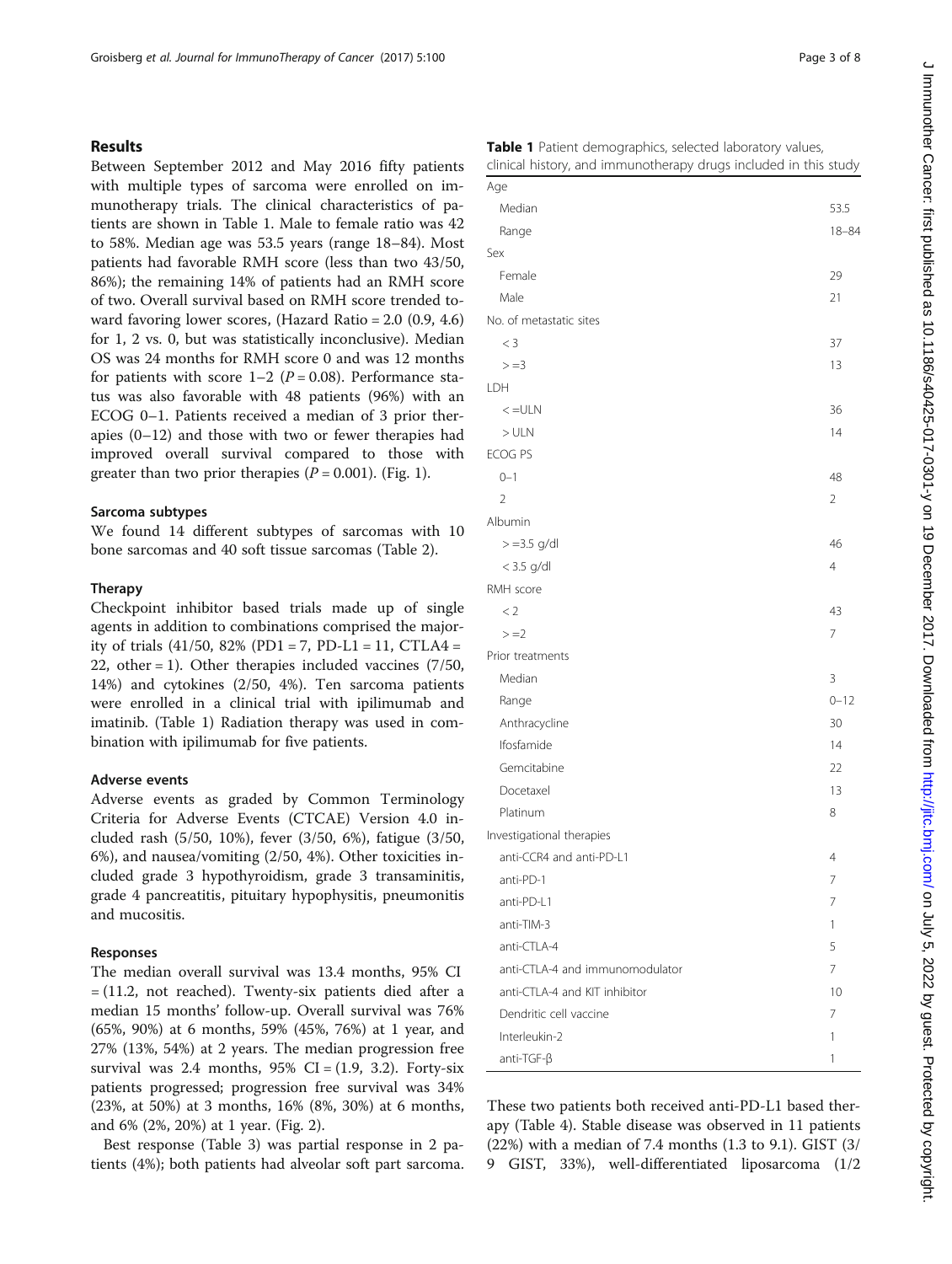<span id="page-3-0"></span>

WDLS, 50%), de-differentiated liposarcoma (2/5 DDLS, 40%), leiomyosarcoma (2/12 LMS, 17%), and osteosarcoma  $(n = 1/5)$  osteo, 20%) represented patients with stable disease. PFS was 34% (23%, at 50%) at 3 months, 16% (8%, 30%) at 6 months, and 6% (2%, 20%) at 1 year. One of the ASPS patients with stable disease received the same combination as the two partial responders; the other received single agent anti-PD-1. The patient with osteosarcoma received anti-CTLA-4 and radiation; the patients with DDLS received anti-PD-1 or anti-PD-L1; the patients with LMS received anti-CTLA-4 or anti-PD-1. Some patients were treated past progression (16/ 50, 32%). Pseudo-progression followed by stable disease per ir-RECIST was observed in 2 patients (4%, overall

|  |  | Table 2 Histologic subtypes of sarcomas included in this study |  |
|--|--|----------------------------------------------------------------|--|
|--|--|----------------------------------------------------------------|--|

| Soft tissue sarcoma                   | 40             |
|---------------------------------------|----------------|
| Alveolar soft part sarcoma            | 4              |
| Clear cell sarcoma                    | $\mathfrak{D}$ |
| Desmoplastic small round cell tumor   |                |
| Liposarcoma (Dedifferentiated)        | 6              |
| Liposarcoma (Well-differentiated)     | $\mathfrak{D}$ |
| Gastrointestinal stromal tumor (GIST) | 9              |
| Leiomyosarcoma                        | 12             |
| Pleomorphic sarcoma                   |                |
| Sclerosing Epithelioid fibrosarcoma   |                |
| Solitary fibrous tumor                |                |
| Uterine carcinosarcoma                |                |
| Bone sarcoma                          | 10             |
| Chondrosarcoma (High Grade, III)      | 4              |
| Ewing sarcoma                         |                |
| Osteosarcoma                          | 5              |

12.5% of patients treated beyond progression). Both were well-differentiated liposarcomas. One patient with GIST had hyper-progression after treatment with a checkpoint inhibitor. He had continually growing disease prior to therapy, but his rate of tumor growth accelerated upon initiation of immunotherapy (Fig. [3](#page-5-0)).

# **Discussion**

Metastatic, relapsed and refractory sarcomas continue to have a grave prognosis. There is considerable enthusiasm for developmental therapeutics in sarcomas with recent approvals of pazopanib, eribulin, trabectedin and olaratumab with doxorubicin. There are multiple trials ongoing with the combinations of these agents [[24](#page-7-0)–[26](#page-7-0)]. The exceptional success of immunotherapy in other cancer types spurred us to examine our own records for potential responses to immunotherapy in sarcoma patients. As is frequently the case with sarcomas, our dataset is small and has many different sarcoma subtypes. Admittedly, this mix of low-grade and high-grade sarcomas makes comparison difficult. Complicating matters are the multiple different immunotherapies. Certain observationsemerge even in this heterogeneous group of sarcomas and therapies.

The most remarkable response was that of alveolar soft part sarcomas (ASPS) to immunotherapy. Even with a limited sample of four patients, half had a strong partial response bordering on complete response. The other two patients had stable disease. This is far outside the normal behavior for a biologically indolent but relentless tumor [\[27](#page-7-0)] and raises the question of mechanism. Is this a question of PD-L1 blockade and cytotoxic T-cell activation? We know that most tumors with FDA approved anti-PD-1 immunotherapy have response rates in the 10–20% range. This would imply that either our four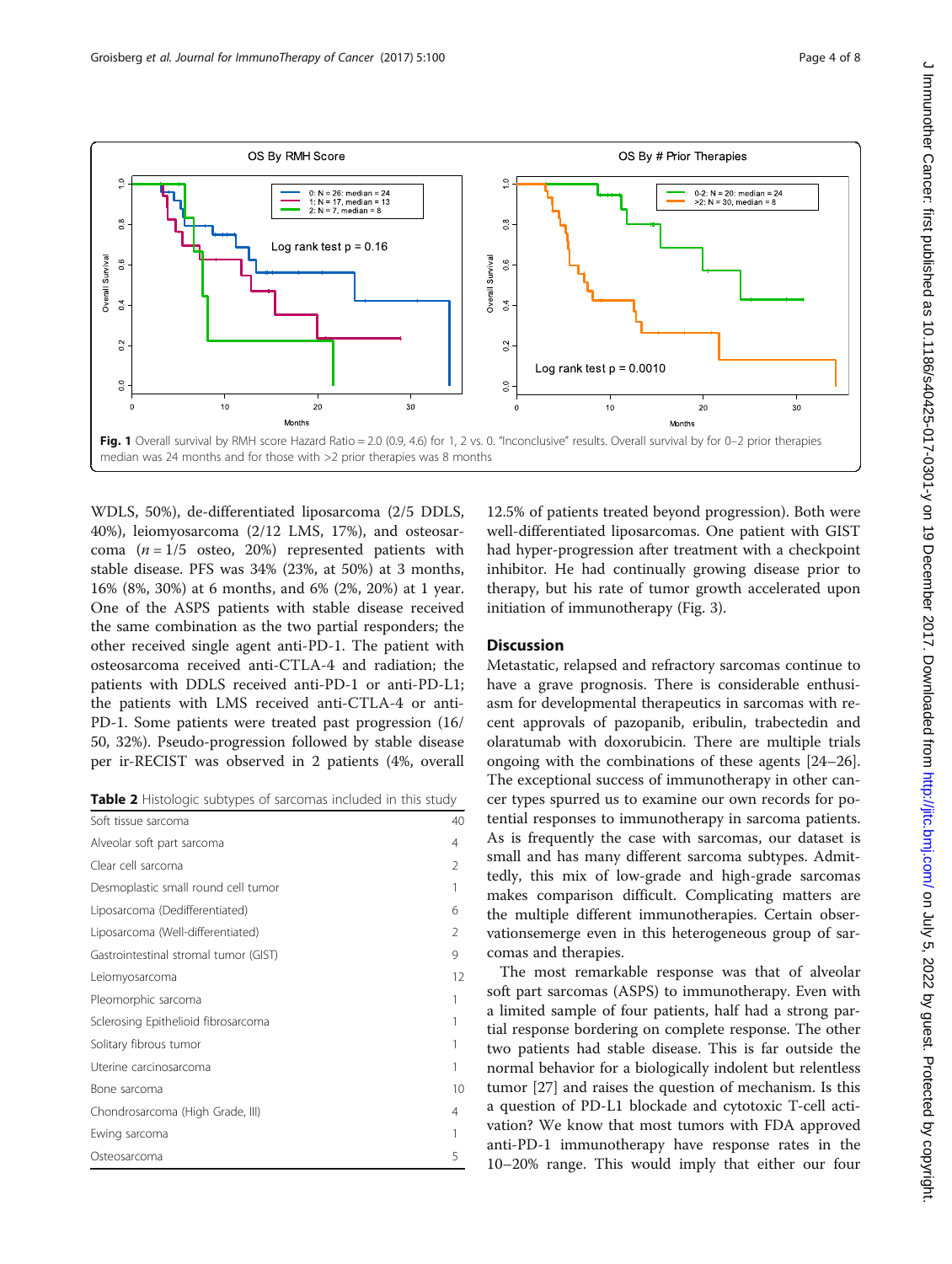

<span id="page-4-0"></span>

patients are unusual responders such as those seen in prior interferon trials, or that other mechanisms exist. Tanaka et al. [[28\]](#page-7-0) created a mouse model of alveolar soft part sarcoma based on the characteristic ASPSCR1-TFE3 fusion protein. The model demonstrated a highly vascular tumor with genes expressed in transendothelial migration. This vascularity is key to the early metastatic potential of this tumor. Additionally, ASPS lines these new blood vessels with hemangiopericytes that prevent leakage of nutrients and oxygen out of the blood vessels. We know that chemokines and their ligands are often involved in vascular recognition and targeting of microvascular endothelial cells [[29\]](#page-7-0). Perhaps chemokines play an important role in the action of immunotherapy in ASPS; our group is undertaking further studies to elucidate this mechanism. Alternatively, the TFE3 fusion may be immunogenic itself or act via TGF-β or CD40 ligand to stimulate T-cells and antigen presenting cells [\[30](#page-7-0)]. Others have reported that mismatch repair pathway aberrations may be responsible for ASPS response to immunotherapy [\[31\]](#page-7-0).

Table 3 Summary of responders to immunotherapies in this study. Percentage is the number of responders out of the total number treated with that particular histologic subtype

| Sarcoma type          | Best response    | # responders  | total         | %     |
|-----------------------|------------------|---------------|---------------|-------|
| Alveolar soft part    | Partial response | 2             | 4             | 50.0% |
| Alveolar soft part    | Stable disease   | 2             | 4             | 50.0% |
| GIST                  | Stable disease   | 3             | 9             | 33.3% |
| Well-diff liposarcoma | Stable disease   |               | $\mathcal{P}$ | 50.0% |
| De-diff liposarcoma   | Stable disease   | $\mathcal{P}$ | 5             | 40.0% |
| Leiomyosarcoma        | Stable disease   | $\mathcal{P}$ | 12            | 16.7% |
| Osteosarcoma          | Stable disease   |               | 5             | 20.0% |

Another interesting observationwas seen in the patients with stable disease. It is entirely possible that some of the patients simply had indolent disease, such as the GIST and well-differentiated liposarcoma. However, osteosarcoma, dedifferentiated liposarcoma, and leiomyosarcoma are generally not considered indolent diseases and their stabilization in response to immunotherapy may serve as an indication of activity. While next generation sequencing (NGS) data was not available for the liposarcoma or leiomyosarcoma patients, clinical grade NGS was performed on the osteosarcoma patient. This testing did not reveal a particularly high mutational load which is thought to increase response to immunotherapy. The response of the patients in our study along with recently reported abstracts of positive anti-PD-1 activity in diverse sarcomas suggests that earlier immunotherapy trials in sarcomas were not entirely correct in their negative experience. For example, a recently completed phase II trial of pembrolizumab showed activity in undifferentiated pleomorphic sarcoma and dedifferentiated liposarcoma [[32](#page-7-0)]. Another trial with advanced soft tissue sarcomas treated with pembrolizumab and metronomic cyclophosphamide yielded only one responder out of 50 treated patients [\[33\]](#page-7-0). While immunotherapy in sarcomas has shown small promise, we can say that it is unlikely to be the success that it has been in melanoma and non-small cell lung cancer.

GIST is a tumor with great preclinical data for immunotherapy that did not materialize into results for patients. Patients were enrolled on a trial of imatinib and ipilimumab based on convincing pre-clinical rationale that showed imatinib reduced levels of indoleamine 2,3-dioxygenase (Ido). Ido is an immunosuppressive enzyme and inhibition of Ido led to regulatory T-cell destabilization, deactivation, and apoptosis. Treatment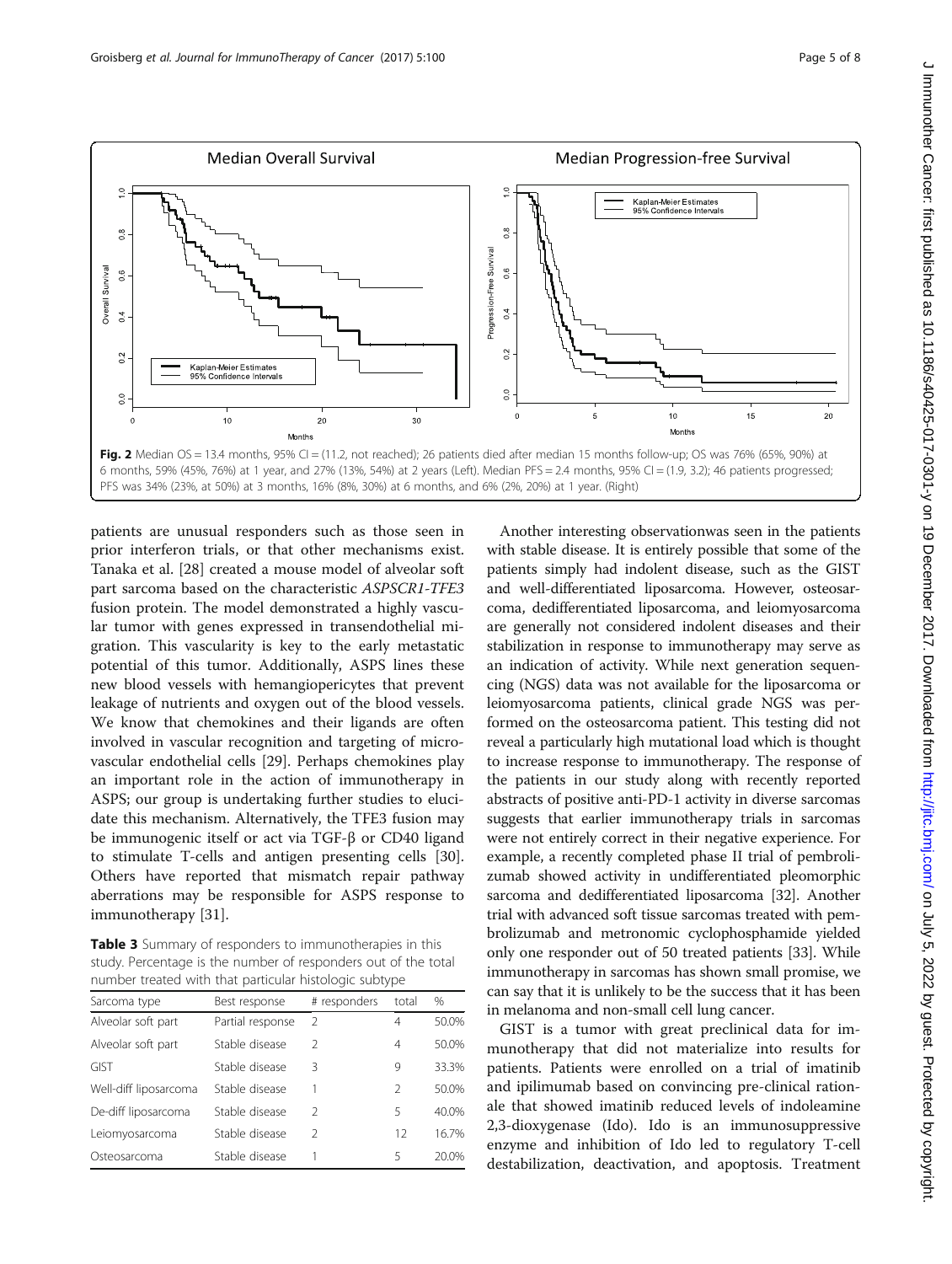<span id="page-5-0"></span>Table 4 Brief case history of alveolar soft part sarcomas that responded to immunotherapy

|    | Age Diagnosis | Prior Therapies                                                                                           | Best response and Duration of response with Immunotherapy |
|----|---------------|-----------------------------------------------------------------------------------------------------------|-----------------------------------------------------------|
| 33 |               | Alveolar Soft Part Sunitinib, Pazopanib, cabozantinbi, Vandetanib/Everolimus, Partial Response x12 months |                                                           |
| 32 |               | Alveolar Soft Part Cediranib, Sunitinib                                                                   | Partial Response ×8 months                                |

naïve mice with KIT mutant GIST treated with imatinib showed decreased regulatory T cell activity [[34](#page-7-0)]. In the clinical trial testing this hypothesis, the combination of imatinib and ipilimumab did not translate into improved response rates for patients or even a signal of synergistic activity [[35\]](#page-7-0).

The tolerability of immunotherapy in sarcomas appears to be similar to other patients. Rash, fever, and fatigue were the most common adverse events. As with other experiences with immunotherapeutic agents, some unusual toxicities were observed necessitating discontinuation of drug and administration of steroids [\[36](#page-7-0)]. The Royal Marsden Hospital prognostic scoring system continues to be a valid predictor of survival in a phase 1 trial (Fig. [1\)](#page-3-0) [\[37](#page-7-0)]. Our trial had substantially longer overall survival than has been reported in other phase 1 trials of sarcoma patients. Previous trial experiences by our own group as well as groups from the Royal Marsden Hospital and the European phase 1 database have reported consistent OS in the 7.6–9.8 month range with a PFS between 2.1 and 3.5 months [[38](#page-7-0), [39\]](#page-7-0). Our extended overall survival with immunotherapy of 13.4 months can be explained either by patient selection for more indolent tumors, since PFS was similar at 2.4 months. Alternatively, there may be some downstream effect of immunotherapy that goes beyond response rates to contribute to an improved overall survival.

It is notable to point out that we experienced one patient with hyper-progression upon initiation of checkpoint blockade (Fig. 3). Others have reported a similar disturbing phenomenon in as many as 9% of patients. This hyper-progression is unrelated to tumor type or burden of disease, but did portend a poor prognosis especially for elderly patients [[40\]](#page-7-0). One group reported that in their experience mutations in MDM2/MDM4 and EGFR predisposed to a hyper-progressor phenotype [[41\]](#page-7-0). Our patient proceeded to another clinical trial where he had continued progression. Ultimately he succumbed to his disease. This reminds us that while adverse events are manageable with immunotherapy there is much we still do not know about the mechanism of these drugs and their ultimate potential.

# Conclusion

In our small and limited retrospective study of various immunotherapies in diverse sarcomas we found encouraging early signals of activity. The strongest clinical responses came from combinations of checkpoint inhibitors. Alveolar soft part sarcomas benefitted particularly well from immune checkpoint inhibitors. Further study and evaluation needs to be done in the heterogeneous and rare group of diseases. Perhaps the biopsy specimens collected from SARC 028 will shed light on mechanisms of response. In addition to understanding the

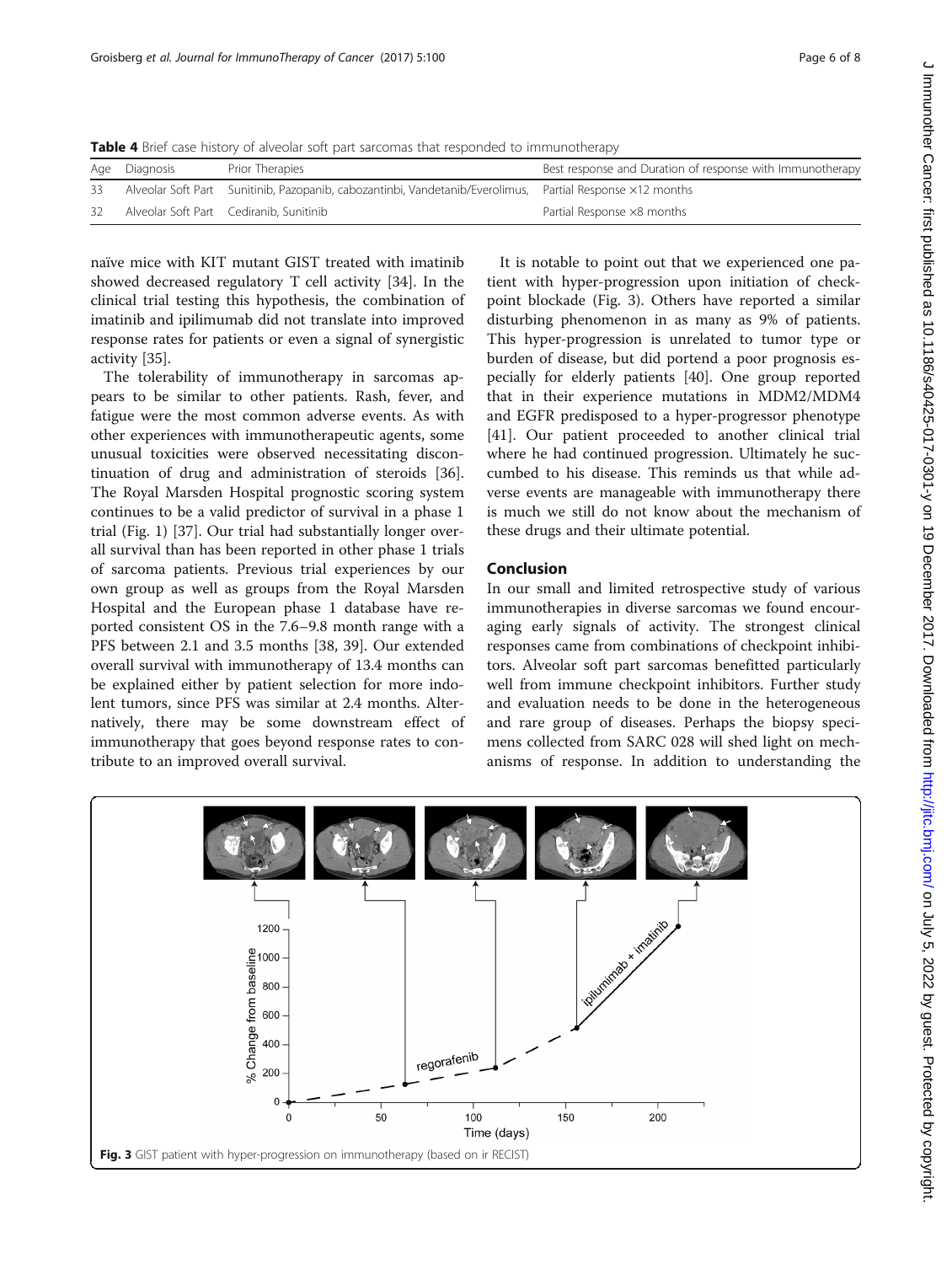<span id="page-6-0"></span>sarcoma immune microenvironment, we need to pursue the early leads in activity found in this study as well as SARC 028 prospective study for patients with high grade undifferentiated pleomorphic sarcoma, dedifferentiated liposarcoma, and alveolar soft part sarcoma.

#### Abbreviations

ASPS: Alveolar soft part sarcoma; CR: Complete response; CTCAE: Common Terminology Criteria for Adverse Events; CTLA-4: Cytotoxic T-lymphocyte-associated protein 4; DDLS: Dedifferentiated liposarcoma; GIST: Qastrointestinal stromal tumor; IRB: IInstitutional review board; irRC: Immune-related response criteria; LMS: Leiomyosarcoma; OS: Overall survival; PD1: Programmed cell death protein; PD-L1: Programmed death ligand −1; PFS: Progression-free survival; PR: Partial response; PS: Performance Status; RECIST: Response Evaluation Criteria in Solid Tumors; RMH: Royal Marsden Hospital; SD: Stable disease; TIL: Tumor infiltrating lymphocytes; WDLS: Well-differentiated liposarcoma

#### Acknowledgements

We thank the patients and their families for enrolling on clinical trials.

#### Funding

We thank the patients and their families for enrolling on clinical trials. The University of Texas MD Anderson Cancer Center is supported by the National Institutes of Health Cancer Center Support Grant CA016672. VS acknowledges the Shannon Wilkes Sarcoma Research funds. This work was supported in part by Cancer Prevention Research Institute of Texas Grant RP110584 and National Center for Advancing Translational Sciences Grant UL1 TR000371 (Center for Clinical and Translational Sciences).The funding sources had no input into the design and conduct of the study; collection, management, analysis, and interpretation of the data; preparation, review, or approval of the manuscript; and decision to submit the manuscript for publication.

#### Availability of data and materials

All of the relevant data is presented within this manuscript.

#### Authors' contributions

RG and VS contributed to the conception, design, and writing. AB contributed to figure production. KH contributed to interpretation of data. DH, FJ, SPP, AN, SF, RB, SP, NS, AC, FMB, VS were involved in the care of patients. All authors were involved in revising the manuscript and have given final approval of the version to be published.

#### Ethics approval and consent to participate

This was a retrospective exploratory evaluation of outcomes and, as such, ethical approval was not required to conduct this analysis. Clinical outcomes in the primary analysis of the individual trials have been or will be reported elsewhere. As previously described, all patients provided their written informed consent to participate in the clinical studies and study procedures were conducted in accordance with the ethical principles founded in the Declaration of Helsinki, as well as the demands of the national drug and data protection laws and any other applicable regulatory requirements. Approval was obtained from the appropriate regulatory authorities of each participating country before sites were initiated. The study protocols were approved by an institutional review board (IRB)/independent ethics committee (IEC) at each participating institution, and all patients provided written informed consent before initiating any study procedures.

#### Consent for publication

Not applicable.

#### Competing interests

The authors declare that they have no competing interests.

## Publisher's Note

Springer Nature remains neutral with regard to jurisdictional claims in published maps and institutional affiliations.

#### Author details

<sup>1</sup>Department of Investigational Cancer Therapeutics (Phase I Clinical Trials Program), Unit 455, Division of Cancer Medicine, The University of Texas MD Anderson Cancer Center, 1515 Holcombe Blvd., Houston, TX 77030, USA. <sup>2</sup> Division of Cancer Medicine, The University of Texas MD Anderson Cancer Center, Houston, TX, USA. <sup>3</sup> Department of Sarcoma Medical Oncology, Division of Cancer Medicine, The University of Texas MD Anderson Cancer Center, Houston, TX 77030, USA. <sup>4</sup>Department of Diagnostic Radiology, The University of Texas MD Anderson Cancer Center, Houston, TX 77030, USA. 5 Department of Biostatistics, The University of Texas MD Anderson Cancer Center, Houston, TX 77030, USA.

#### Received: 10 August 2017 Accepted: 8 November 2017 Published online: 19 December 2017

#### References

- 1. Kim ES, Herbst RS, Wistuba II, et al. The BATTLE Trial: Personalizing Therapy for Lung Cancer. Cancer Discov. 2011;1(1):44–53.
- 2. McCarthy EF. The toxins of William B. Coley and the treatment of bone and soft-tissue sarcomas. Iowa Orthop J. 2006;26:154–8.
- 3. Ghisoli M, Barve M, Mennel R, et al. Three-year follow up of GMCSF/bishRNAfurin DNA-transfected Autologous tumor immunotherapy (vigil) in metastatic advanced Ewing's sarcoma. Mol Ther. 2016;24(8):1478–83.
- 4. McCaughan GJB, Fulham MJ, Mahar A, et al. Programmed cell death-1 blockade in recurrent disseminated Ewing sarcoma. J Hematol Oncol. 2016;9:48.
- 5. Miwa S, Nishida H, Tanzawa Y, et al. Phase 1/2 study of immunotherapy with dendritic cells pulsed with autologous tumor lysate in patients with
- refractory bone and soft tissue sarcoma. Cancer. 2017:n/a-n/a. 6. Frampton JE. Mifamurtide: A Review of its Use in the Treatment of Osteosarcoma. Pediatr-Drugs. 2010;12(3):141–53.
- Kleinerman ES, Jia SF, Griffin J, Seibel NL, Benjamin RS, Jaffe N. Phase II study of liposomal muramyl tripeptide in osteosarcoma: the cytokine cascade and monocyte activation following administration. J Clin Oncol. 1992;10(8):1310–6.
- 8. Roozendaal KJ, de Valk B, ten Velden JJA, van der Woude HJ, Kroon BBR. Alveolar soft-part sarcoma responding to interferon alpha-2b. Br J Cancer. 2003;89(2):243–5.
- 9. Sorbye SW, Kilvaer T, Valkov A, et al. Prognostic impact of lymphocytes in soft tissue sarcomas. PLoS One. 2011;6(1):e14611.
- 10. Fujii H, Arakawa A, Utsumi D, et al. CD8+tumor-infiltrating lymphocytes at primary sites as a possible prognostic factor of cutaneous angiosarcoma. Int J Cancer. 2014;134(10):2393–402.
- 11. Rusakiewicz S, Semeraro M, Sarabi M, et al. Immune infiltrates are prognostic factors in localized gastrointestinal Stromal tumors. Cancer Res. 2013;73(12):3499–510.
- 12. Seifert AM, Zeng S, Zhang JQ, et al. PD-1/PD-L1 blockade enhances T-cell activity and antitumor efficacy of Imatinib in gastrointestinal Stromal tumors. Clin Cancer Res. 2017;23(2):454–65.
- 13. Reck M, Rodríguez-Abreu D, Robinson AG, et al. Pembrolizumab versus chemotherapy for PD-L1–positive non–small-cell lung cancer. N Engl J Med. 2016;375(19):1823–33.
- 14. D'Angelo SP, Shoushtari AN, Agaram NP, et al. Prevalence of tumorinfiltrating lymphocytes and PD-L1 expression in the soft tissue sarcoma microenvironment. Hum Pathol. 2015;46(3):357–65.
- 15. Kostine M, Cleven AH, de Miranda NF, Italiano A, Cleton-Jansen AM, Bovee JV. Analysis of PD-L1, T-cell infiltrate and HLA expression in chondrosarcoma indicates potential for response to immunotherapy specifically in the dedifferentiated subtype. Mod Pathol. 2016;29(9): 1028–37.
- 16. Kim C, Kim EK, Jung H, et al. Prognostic implications of PD-L1 expression in patients with soft tissue sarcoma. BMC Cancer. 2016;16:434.
- 17. Kim JR, Moon YJ, Kwon KS, et al. Tumor infiltrating PD1-positive lymphocytes and the expression of PD-L1 predict poor prognosis of soft tissue sarcomas. PLoS One. 2013;8(12):e82870.
- 18. Raj S, Bui R, Gonzales D, Letson SJ. Impact of PDL1 expression on clinical outcomes in subtypes of sarcoma. 2014/09/27/, 2014.
- 19. George S, Barysauskas CM, Solomon S, et al. Phase 2 study of nivolumab in metastatic leiomyosarcoma of the uterus. Journal of Clinical Oncology. 2016; 34(suppl; abstr 11007).